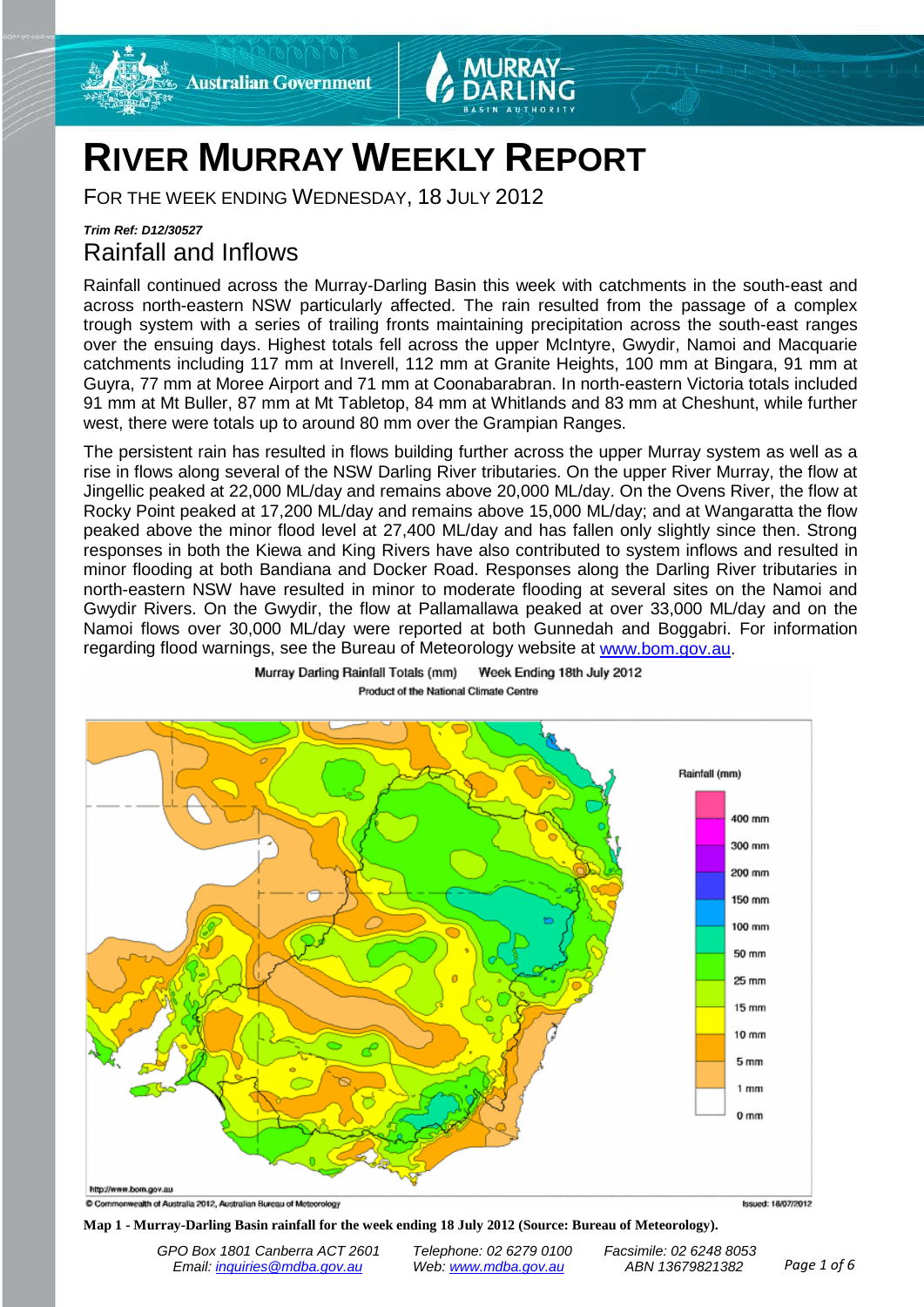

## River Operations

MDBA active storage increased by 83 GL this week to 8,129 GL which is 95% of capacity and the highest active storage since October 1996 (see Figure 1).

Information on upper State shares within each storage can be found via the MDBA water accounting page at [http://www.mdba.gov.au/water/water-accounting.](http://www.mdba.gov.au/water/water-accounting)



#### **Figure 1 - MDBA active storage since June 1996.**

At Dartmouth Reservoir, total storage rose by 57 GL to 3,439 GL (89% capacity) due to the increased inflows which peaked at around 10,000 ML/day over the weekend. At Hume Reservoir, peak inflows of around 32,000 ML/day arrived at the storage during Sunday and Monday. Total storage is now 2,929 GL (97 % capacity), a rise of 19 GL from last week. Release from Hume Reservoir reached 30,000 ML/day on Sunday and is currently being reduced as inflows recede. The level of Hume is currently being lowered to similar levels observed last week to provide limited airspace for flood mitigation.

The increased release from Hume Reservoir and higher inflows from the Kiewa and Ovens Rivers have led to peak inflows at Lake Mulwala of around 55,000 ML/day. At the time of writing the release from Yarrawonga Weir was 53,000 ML/day, which is expected to be close to the peak release. The release is expected to remain above 20,000 ML/day for at least another 10 days if the prolonged recessions in the upper tributaries continue as anticipated. The pool level is currently 124.76 m AHD and is expected to remain in the target range of 124.6 to 124.9 m AHD during this event.

Downstream on the Edward River, flows at Toonalook have been relatively steady at around 6,200 ML/day during the week but will increase as the higher flows arrive from upstream. Similarly, at Deniliquin, flows will rise during the coming week with peak flows expected to exceed 10,000 ML/day in late July. At Stevens Weir, the release has been steady at around 4,500 ML/day and the pool level has increased by 8 cm to 4.74 m. In the Wakool River at the Barham-Moulamein road, flows have increased from 100 to 700 ML/day in the last week and continued rises will occur in the Wakool over the coming weeks.

On the Goulburn River at McCoys Bridge, flows have increased from around 14,000 to around 19,000 ML/day which is near the expected peak flow of about 21,000 ML/day. The Goulburn waters will combine with those from the Murray and at Torrumbarry Weir release is expected to exceed 30,000 ML/day over the coming weekend. At Torrumbarry Weir the gates are being lifted clear of the water in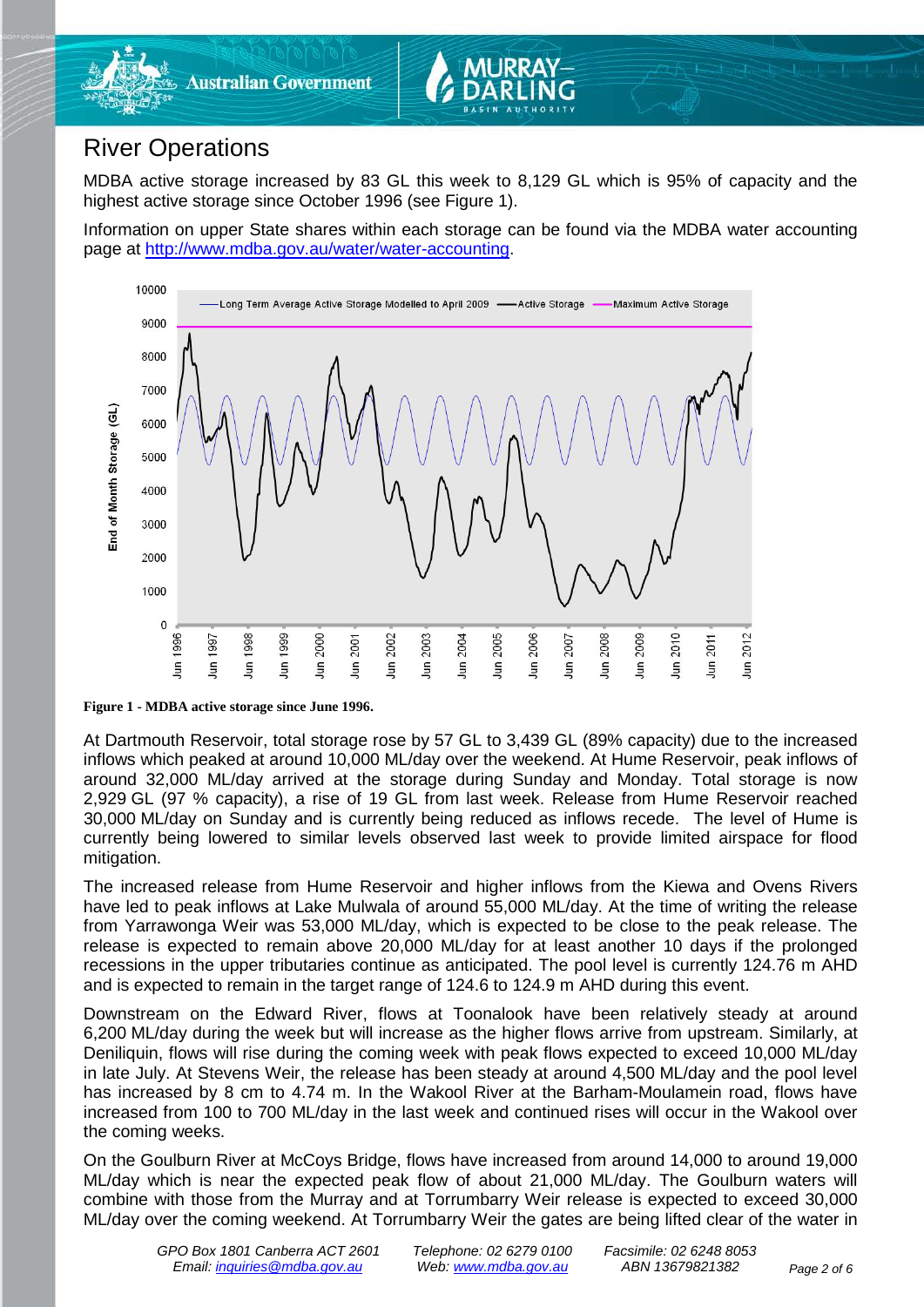**Australian Government** 

order to allow free flow conditions for fish and to clear debris from the gates which has built up with the higher flows this week. In order to achieve this, the pool level immediately upstream of the weir will be temporarily lowered over the next 3-5 days, however with high flows, there should be little observable change in the upper weir pool level. Overbank flows have been entering the Koondrook-Perricoota Forest for over a week, and with the high flows past Torrumbarry expected into August, forest outflows will increase and contribute to higher flows in the Wakool River over the coming weeks.

On the Murrumbidgee River, release from Burrinjuck dam peaked at 12,000 ML/day on 17 July and is now at around 8,000 ML/day. Downstream at Gundagai, the flow is now a little over 20,000 ML/day. These flows mean that high flows now at Balranald (currently around 10,000 ML/day) will persist for several weeks to come. At Euston Weir the flow increased from 25,000 to 30,000 ML/day and is expected to rise steadily during the coming week.

Total storage in Menindee Lakes is now 1,966 GL (114% capacity), up 18 GL from last week and is expected to continue slowly increasing during the coming week. The release is currently targeting an average daily release of 500 ML/day, however, with renewed stream rises in several Barwon-Darling tributaries, it is likely that modest releases above minimums will be required in the coming months. Downstream of the lakes at Burtundy, the flow continued to fall gradually during the week, with a reduction from 2,250 to 2,000 ML/day.

At Lake Victoria, the level continues to be slowly decreased, as there is sufficient water in transit to enable a delay in the filling of Lake Victoria. The total storage has decreased this week by 11 GL to 469 GL (69% capacity). The flow to South Australia rose from around 26,000 to 31,000 ML/day during the week and is expected to continue gradually increasing in the coming days.

At the Lower Lakes, the 5-day average level at Lake Alexandrina increased to 0.79 m AHD and will be held around this level for the next 7-10 days as part of an on-going operation strategy to decrease salinity levels in Lake Albert. Salinity in Lake Albert has now remained at or below 4,000 EC units since the beginning of July.

Plots showing short term forecast flows and levels for selected key sites are updated each week and are available on the MDBA website at: [http://www.mdba.gov.au/water/river\\_info/river\\_flows.](http://www.mdba.gov.au/water/river_info/river_flows)

#### **For media inquiries contact the Media Officer on 02 6279 0141**

DAVID DREVERMAN Executive Director, River Management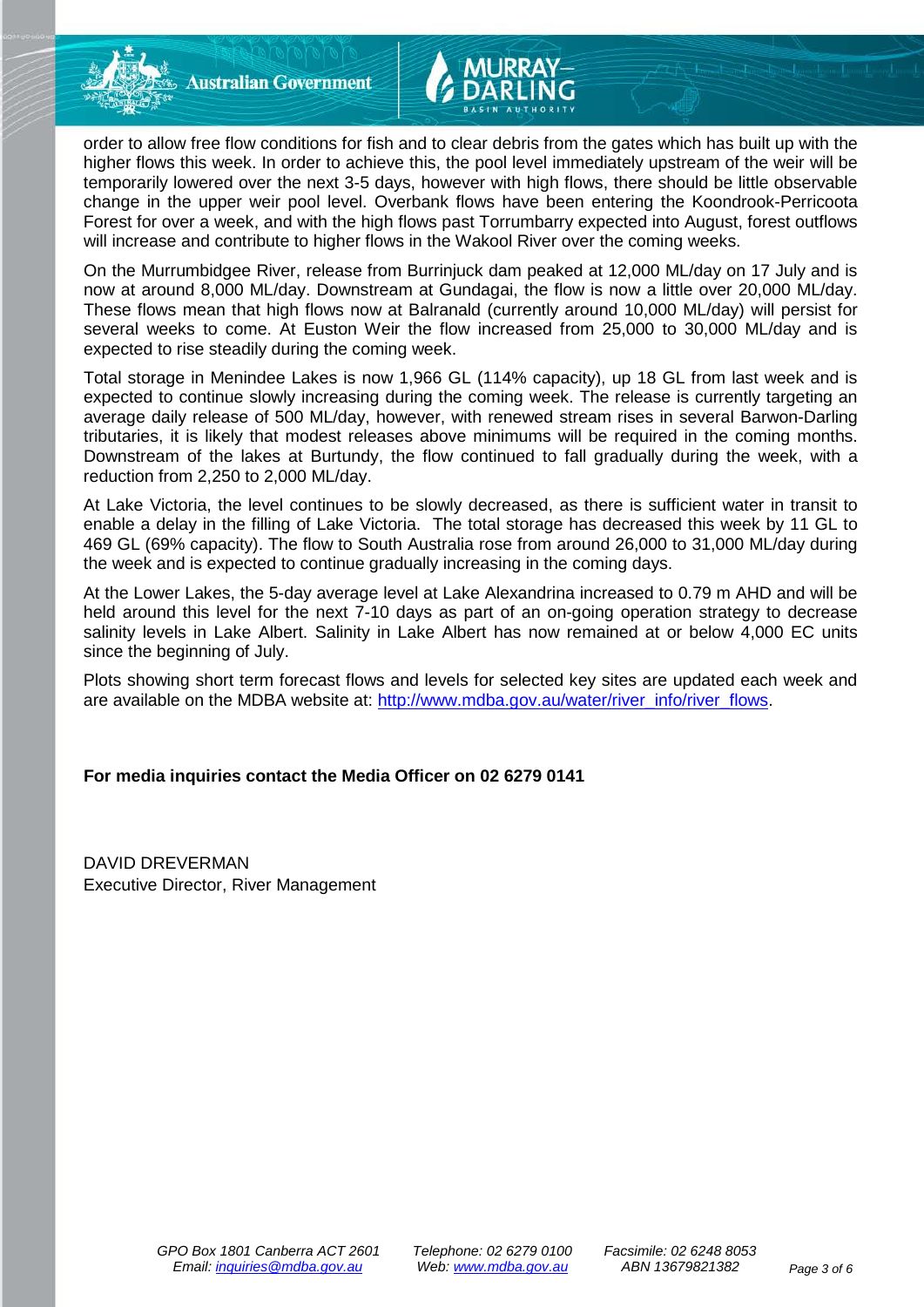



#### Water in Storage Week ending Wednesday 18 Jul 2012

| <b>MDBA Storages</b>             | Full<br>Supply<br>Level | <b>Full Supply</b><br>Volume | Current<br>Storage<br>Level | Current | Storage | Dead<br>Storage | Active<br>Storage | Change in<br>Total<br>Storage<br>for the<br>Week |
|----------------------------------|-------------------------|------------------------------|-----------------------------|---------|---------|-----------------|-------------------|--------------------------------------------------|
|                                  | $(m$ AHD)               | (GL)                         | (m AHD)                     | (GL)    | %       | (GL)            | (GL)              | (GL)                                             |
| Dartmouth Reservoir              | 486.00                  | 3856                         | 479.42                      | 3 4 3 9 | 89%     | 71              | 3 3 6 8           | $+57$                                            |
| Hume Reservoir                   | 192.00                  | 3 0 0 5                      | 191.62                      | 2929    | 97%     | 23              | 2 9 0 6           | $+19$                                            |
| Lake Victoria                    | 27.00                   | 677                          | 25.21                       | 469     | 69%     | 100             | 369               | $-11$                                            |
| Menindee Lakes                   |                         | 1 7 3 1 *                    |                             | 966     | 114%    | $(480 \#)$      | 1486              | $+18$                                            |
| <b>Total</b>                     |                         | 9 2 6 9                      |                             | 8 8 0 3 | 95%     | $ -$            | 8 1 2 9           | $+83$                                            |
| <b>Total Active MDBA Storage</b> |                         |                              |                             |         |         |                 | $95\%$ ^          |                                                  |

#### **Major State Storages**

| <b>Burriniuck Reservoir</b> | 026     | 992     | 97% |     | 989  | $+6$        |
|-----------------------------|---------|---------|-----|-----|------|-------------|
| <b>Blowering Reservoir</b>  | 631     | 571     | 96% | 24  | 547  | . ກ.<br>- ت |
| Eildon<br>ı Reservoir       | 3 3 3 4 | 3 0 7 1 | 92% | 100 | 2971 | $+58$       |
|                             |         |         |     |     |      |             |

\* Menindee surcharge capacity – 2050 GL \*\* All Data is rounded to nearest GL \*\*

# NSW takes control of Menindee Lakes when storage falls below 480 GL, and control reverts to MDBA when storage next reaches 640 GL ^ % of total active MDBA storage

**Snowy Mountains Scheme Snowy diversions for week ending 17 Jul 2012** 

| <b>Storage</b>         | <b>Active Storage</b><br>'GL) | Weekly Change<br>(GL) | Diversion (GL)   | This Week | From 1 May<br>2012 |
|------------------------|-------------------------------|-----------------------|------------------|-----------|--------------------|
| Lake Eucumbene - Total | 2 3 3 7                       | n/a                   | Snowy-Murray     | $+23$     | 264                |
| Snowy-Murray Component | 871                           | n/a                   | Tooma-Tumut      | $+9$      | 51                 |
| <b>Target Storage</b>  | 1 170                         |                       | Net Diversion    | 15        | 212                |
|                        |                               |                       | Murray 1 Release | $+30$     | 316                |

#### **Major Diversions from Murray and Lower Darling (GL) \***

| <b>New South Wales</b>    | This Week | From 1 July<br>2012 | Victoria                        | This Week | From 1<br><b>July 2012</b> |
|---------------------------|-----------|---------------------|---------------------------------|-----------|----------------------------|
| Murray Irrig. Ltd (Net)   | 8.8       | 10                  | Yarrawonga Main Channel (net)   |           |                            |
| Wakool Sys Allowance      | 0.0       | 0                   | Torrumbarry System + Nyah (net) | 3.9       |                            |
| Western Murray Irrigation | 0.0       |                     | Sunraysia Pumped Districts      | 0.1       |                            |
| Licensed Pumps            | 0.2       | 2                   | Licensed pumps - GMW (Nyah+u/s) |           |                            |
| Lower Darling             | 0.0       |                     | Licensed pumps - LMW            | 1.1       |                            |
| <b>TOTAL</b>              | 9.0       |                     | TOTAL                           | 5.1       |                            |

\* Figures derived from estimates and monthly data. Please note that not all data may have been available at the time of creating this report. \*\* All data above is rounded to nearest 100 ML for weekly data and nearest GL for cumulative data\*\*

#### **Flow to South Australia (GL)**

| Flow to South Australia (GL)<br>* Flow to SA will be greater than entitlement for this<br>month due to Unregulated Flows and Additional | Entitlement this month<br>Flow this week<br>Flow so far this month | $108.5*$<br>210.4<br>453.6 | (30 100 ML/day) |
|-----------------------------------------------------------------------------------------------------------------------------------------|--------------------------------------------------------------------|----------------------------|-----------------|
| Dilution Flow.                                                                                                                          | Flow last month                                                    | 642.1                      |                 |
| $\mathbf{A}$ , $\mathbf{B}$ , $\mathbf{A}$ , $\mathbf{B}$                                                                               |                                                                    |                            |                 |

#### **Salinity (EC) (microSiemens/cm at 25o C)**

|                         | Current | Average over the last week | Average since 1 August 2011 |
|-------------------------|---------|----------------------------|-----------------------------|
| Swan Hill               | 80      | 80                         | 120                         |
| Euston                  | 130     | 130                        | 140                         |
| <b>Red Cliffs</b>       | 130     | 160                        | 170                         |
| Merbein                 | 130     | 140                        | 140                         |
| Burtundy (Darling)      | 390     | 380                        | 350                         |
| Lock 9                  | 110     | 140                        | 190                         |
| Lake Victoria           | 280     | 280                        | 230                         |
| Berri                   | 230     | 250                        | 260                         |
| Waikerie                | 270     | 320                        | 290                         |
| Morgan                  | 270     | 280                        | 290                         |
| Mannum                  | 320     | 350                        | 300                         |
| Murray Bridge           | 380     | 410                        | 310                         |
| Milang (Lake Alex.)     | 470     | 480                        | 550                         |
| Poltalloch (Lake Alex.) | 460     | 440                        | 350                         |
| Meningie (Lake Alb.)    | 3 9 0 0 | 3 9 3 0                    | 4810                        |
| Goolwa Barrages         | 870     | 950                        | 1940                        |

*GPO Box 1801 Canberra ACT 2601 Telephone: 02 6279 0100 Facsimile: 02 6248 8053 Email: [inquiries@mdba.gov.au](mailto:inquiries@mdba.gov.au) Web: [www.mdba.gov.au](http://www.mdba.gov.au/) ABN 13679821382 Page 4 of 6*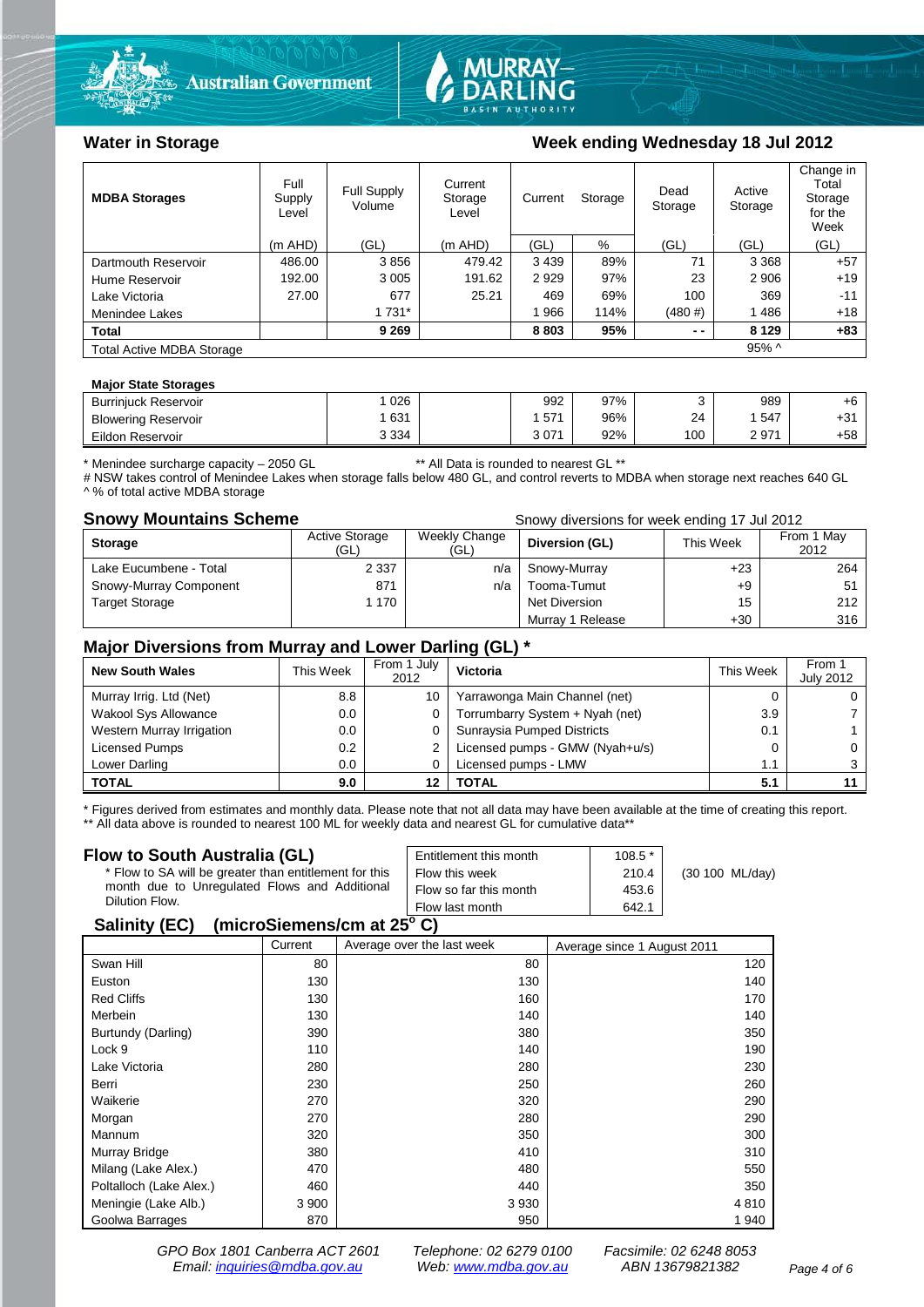

# MURRAY-<br>DARLING

#### River Levels and Flows **Week ending Wednesday 18 Jul 2012**

|                                  | Minor Flood<br>Stage | Gauge    | Height  | Flow     | Trend | Average Flow<br>this Week | Average<br>Flow last<br>Week |
|----------------------------------|----------------------|----------|---------|----------|-------|---------------------------|------------------------------|
| <b>River Murray</b>              | (m)                  | local(m) | (m AHD) | (ML/day) |       | (ML/day)                  | (ML/day)                     |
| Khancoban                        |                      |          |         | 5 6 8 0  | F     | 6 3 9 0                   | 7740                         |
| Jingellic                        | 4.0                  | 3.29     | 209.81  | 20 300   | R     | 19840                     | 11 840                       |
| Tallandoon (Mitta Mitta River)   | 4.2                  | 2.26     | 219.15  | 3 2 4 0  | F     | 2890                      | 1990                         |
| Heywoods                         | 5.5                  | 4.15     | 157.78  | 30 000   | S     | 26 400                    | 11 890                       |
| <b>Doctors Point</b>             | 5.5                  | 4.65     | 153.12  | 34 740   | F     | 32 030                    | 14 570                       |
| Albury                           | 4.3                  | 3.86     | 151.30  |          |       |                           |                              |
| Corowa                           | 3.8                  | 5.02     | 131.04  | 31 380   | R.    | 24 750                    | 12 970                       |
| Yarrawonga Weir (d/s)            | 6.4                  | 4.88     | 119.92  | 45 050   | R     | 31 790                    | 19760                        |
| Tocumwal                         | 6.4                  | 4.78     | 108.62  | 35 070   | R     | 25 860                    | 19 590                       |
| Torrumbarry Weir (d/s)           | 7.3                  | 6.44     | 84.98   | 26 530   | R     | 24 740                    | 20 580                       |
| Swan Hill                        | 4.5                  | 3.35     | 66.27   | 19730    | R     | 19 040                    | 17 050                       |
| Wakool Junction                  | 8.8                  | 6.03     | 55.15   | 22 850   | R     | 21 170                    | 17 190                       |
| Euston Weir (d/s)                | 8.8                  | 4.25     | 46.09   | 30 260   | R     | 27 730                    | 22 830                       |
| Mildura Weir (d/s)               |                      |          |         | 27 490   | F     | 23 340                    | 21 7 20                      |
| Wentworth Weir (d/s)             | 7.3                  | 4.64     | 29.40   | 30 800   | R     | 26710                     | 19 340                       |
| <b>Rufus Junction</b>            |                      | 6.11     | 23.04   | 31 380   | R.    | 29 830                    | 21 540                       |
| Blanchetown (Lock 1 d/s)         | $\blacksquare$       | 1.99     |         | 27 9 20  | R     | 25 350                    | 20 890                       |
|                                  |                      |          |         |          |       |                           |                              |
| <b>Tributaries</b>               |                      |          |         |          |       |                           |                              |
| Kiewa at Bandiana                | 2.7                  | 2.89     | 156.12  | 5 1 4 0  | F     | 5 4 7 0                   | 2 6 6 0                      |
| Ovens at Wangaratta              | 11.9                 | 12.08    | 149.76  | 26 630   | F     | 20 590                    | 5 600                        |
| Goulburn at McCoys Bridge        | 9.0                  | 7.99     | 99.41   | 18 940   | R     | 16 220                    | 13 160                       |
| Edward at Stevens Weir (d/s)     |                      | 3.29     | 83.06   | 4560     | F     | 4 4 5 0                   | 4 1 2 0                      |
| <b>Edward at Liewah</b>          |                      | 3.30     | 58.68   | 3 0 3 0  | R.    | 2 5 5 0                   | 860                          |
| <b>Wakool at Stoney Crossing</b> |                      | 2.35     | 55.85   | 2 4 5 0  | R.    | 1620                      | 290                          |
| Murrumbidgee at Balranald        | 5.0                  | 5.59     | 61.55   | 10 090   | S     | 10 070                    | 9660                         |
| Barwon at Mungindi               |                      | 3.33     |         | 320      | F     | 310                       | 50                           |
| Darling at Bourke                | $\blacksquare$       | 4.44     |         | 2580     | S     | 2 4 6 0                   | 2 2 7 0                      |
| Darling at Burtundy Rocks        |                      | 1.40     |         | 1 950    | F     | 2 1 8 0                   | 2 2 6 0                      |

Natural Inflow to Hume 34 790 11 540

(i.e. Pre Dartmouth & Snowy Mountains scheme)

**Weirs and Locks** Pool levels above or below Full Supply Level (FSL)

| <b>Murray</b>      | FSL (m AHD) | u/s     | d/s     |                       | FSL (m AHD) | u/s     | d/s     |
|--------------------|-------------|---------|---------|-----------------------|-------------|---------|---------|
| Yarrawonga         | 124.90      | $-0.18$ | $\sim$  | No. 7 Rufus River     | 22.10       | $+0.92$ | $+3.77$ |
| No. 26 Torrumbarry | 86.05       | $+0.00$ | $\sim$  | No. 6 Murtho          | 19.25       | $+0.01$ | $+1.87$ |
| No. 15 Euston      | 47.60       | $-0.30$ | $\sim$  | No. 5 Renmark         | 16.30       | $+0.04$ | $+1.66$ |
| No. 11 Mildura     | 34.40       | $+0.01$ | $+1.54$ | No. 4 Bookpurnong     | 13.20       | $+0.07$ | $+2.62$ |
| No. 10 Wentworth   | 30.80       | $+0.00$ | $+2.00$ | No. 3 Overland Corner | 9.80        | $-0.03$ | $+2.07$ |
| No. 9 Kulnine      | 27.40       | $+0.07$ | $+0.99$ | No. 2 Waikerie        | 6.10        | $+0.07$ | $+2.03$ |
| No. 8 Wangumma     | 24.60       | $-0.14$ | $+1.86$ | No. 1 Blanchetown     | 3.20        | $-0.00$ | $+1.24$ |

#### **Lower Lakes FSL = 0.75 m AHD**

Lake Alexandrina average level for the past 5 days (m AHD) 0.79

| <b>Barrages</b>       | Fishways at Barrages |               |          |           |               |
|-----------------------|----------------------|---------------|----------|-----------|---------------|
|                       | Openings             | Level (m AHD) | No. Open | Rock Ramp | Vertical Slot |
| Goolwa                | 128 openings         | 0.74          | 15       |           | Open          |
| Mundoo                | 26 openings          | 0.69          |          | -         |               |
| <b>Boundary Creek</b> | 6 openings           | -             |          |           |               |
| Ewe Island            | 111 gates            |               | 36       |           |               |
| Tauwitchere           | 322 gates            | 0.79          | 40       | Open      | Open          |

AHD = Level relative to Australian Height Datum, i.e. height above sea level